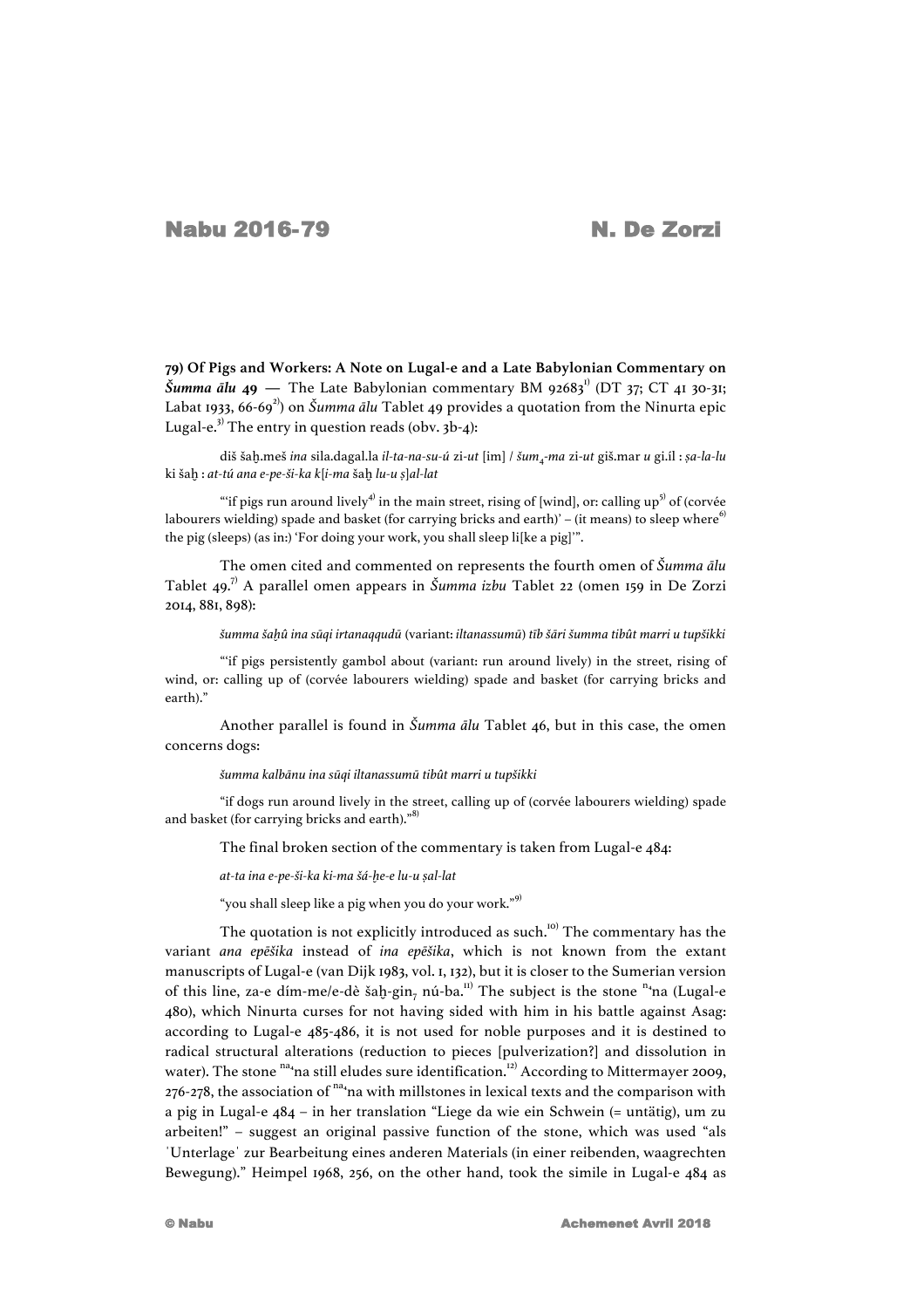evidence of an active function:

"der Stein soll sich in der Substanz, die er zerkleinert, drehen wie ein Schwein sich im Schlamm suhlt."

In both cases, the image is that of the pig in the mud, lying motionless or rolling about. According to Schuster-Brandis 2008, 435, the description of the stone in Lugal-e 484-486 indicates a "soft stone", maybe a "Baustoff aus ungebranntem Lehm."

Why does the Hellenistic commentator use this quote from Lugal-e to explain the omen he is interested in? The protasis and the apodosis of the omen are clearly linked by an association between the confused activity of pigs (or dogs, in the parallel) and the bustle of corvée labourers of low status.<sup>13)</sup> However, we need to clarify whether the commentator effectively based himself on the metonymy underlying the omen (spade and basket standing for those who wield these instruments), or whether he understood the apodosis literally ("raising of spade and basket"). Taken independently of what follows, the first part of the explanation, *ṣa-la-lu* ki šaḫ "sleep where the pig sleeps" implies an animated referent, which can only be the workers: in this light, the commentator referred explicitly to the metonymy underlying the omen, basing himself on "mud" as the *tertium comparationis* between the pig and the wielders of spade and basket. The association between the pig and mud is frequent in Mesopotamian literature,<sup>14)</sup> and the Hellenistic commentator would have been familiar with the expression *ēpiš dulli ṭīdi* "mud labourer/workman of the clay" designating a category of dependent labourers in the late period.<sup>15)</sup> These associations could well be connected also to the ambiguity of the sign IM in the first section of the apodosis, which, in the phrase *tibût* IM, means *šāru* "wind" but could also be read *ṭīdu* "mud," as in \*"raising of mud." The quotation from Lugal-e underscores the point made by the commentator by taking up the theme of lying in the mud like a pig and adding a reference to "work."<sup>16)</sup> *Argumenti causa*, one might suggest as an alternative that *ṣa-la-lu* ki šaḫ "to sleep where the pig sleeps" is entirely conditioned by the following Lugal-e quote, so that "to sleep" refers to spade and hoe, i.e., to tools that are as it were referred to as animate, just as is the case in Lugal-e. However, some arguments can be advanced against this reading: first, if *ṣa-la-lu* ki šaḫ "to sleep where the pig sleeps" were entirely dependent on the Lugal-e quote and had no independent explanatory force in the commentator's mind, why then did he add this note in the first place and did not just quote the Lugal-e line, and why did he introduce a variant – ki šaḫ (*ṣalālu ašar* or *itti šaḫê*) instead of Lugal-e's *kīma šaḫê*? Second, the stone of Lugal-e is a poor associative match for spade and basket; third, why should the instruments be said explicitly to "sleep" if the idea is to express their being employed in their normal 'habitat,' i.e., mud, $17$ ' and fourth and finally, it is more in line with the general structure of commentaries to assume that a quote from a literary text adds to an explanation that precedes it rather than to read a commentary from 'right to left,' assuming that an explanation adduced is in need of an independent elucidation. On balance, therefore, I would maintain the argument that the commentator's explanation is consonant with the metonymic reading of the omen, referring to the workers' living conditions.

1 According to its colophon, the tablet belonged to Nabû-balāssu-iqbi, son of Mardukzēru-ibni, and was copied by Nabû-balāssu-iqbi's, son Nabû-šumu-lišir, from an im-gíd-da tablet from Borsippa. They are all members of the Egibatila family (ca. 100 BC): see Frahm 2011, 308.

2 Two online editions of this tablet are now available, one by S. Freedman (https://www.academia.edu/

15481888/Shumma\_Alu\_Tablet\_49\_pig\_omens) and one by E. Jiménez (Cuneiform Commentaries Project (= CCP) 3.5.49). I have discussed parts of this commentary in De Zorzi 2014, 888-898.

3 The gist of the present note was presented in the context of a paper read in Paris at the Sorbonne on June  $7<sup>th</sup>$ , 2016, at the meeting "Magicon Zoon / The Animal in Magic" (Labex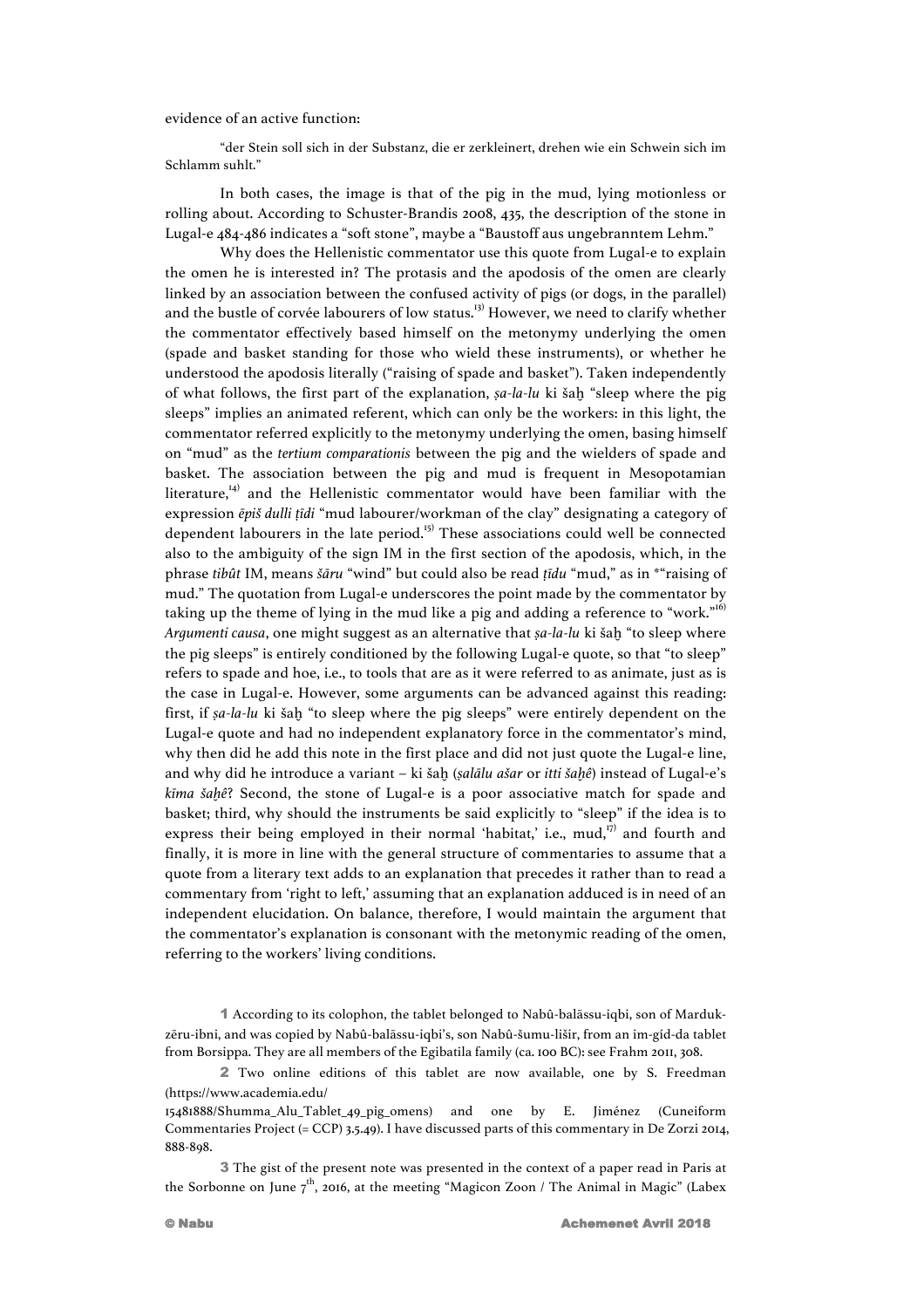Resmed). When preparing the final version of this article, I saw that the identification of the Lugal-e quote had also been made independently by H. Jiménez (CCP 3.5.49, June 2016). Given the difficulty of the passage and the differences in interpretation and explanation between my reading of the evidence and that presented in the current version on the CCP site, a discussion seems warranted nevertheless.

4 I derive *il-ta-na-su-ú* from *lasāmu* as *iltanassuwū*, a Late Babylonian rendering of *iltanassumū* (where intervocalic <m> stands for /w/), which appears in the canonical version of the *Šumma ālu* omen commented on (kaš<sub>a</sub>, kaš<sub>a</sub>, see below). It cannot be excluded, however, that the spelling given here reflects a version of the omen influenced by *iltanassû* (< *šasû*, written gù.gù.meš and said of "pigs in the streets") which appears in the protasis of an omen following shortly after ours in *Šumma ālu* (omen 8 in Freedman's reconstruction) and predicting, similar to ours, the rising of wind (in this case *tīb meḫê* "rising of a storm").

5 In the online editions (see above: Freedman and CCP 3.5.49) the apodosis is translated "uprising of spade and hod (laborers)." However, I think that CAD is right in attributing the meaning "levy" to *tibûtu* here (CAD T, 391a; see also *ibid*., 479a 5ˊcˊ). Note for instance the specification "for piling up of earth for building a wall" in the apodosis of an extispicy omen with the same introduction (see CAD T, 479a 5ˊcˊ). In *Šumma ālu* our omen is followed by two omens in which the same protasis is given the further specifications "and their tails are turned upwards" and "and their tails are held between their haunches" (note the intrusion of canine body language into the imagery of the omens here); the apodoses refer to *tibût ummāni* and, respectively, a victory and a defeat of the army. Clearly, a normal levy must be meant.

6 ki must stand for *ašar* or *itti;* the preposition *kî* (CCP 3.5.49) is written *ki* only extremely rarely in Late Babylonian.

7 diš šaḫ.meš *ina* min (= sila.dagal.la) kaš<sub>4</sub>.kaš<sub>4</sub>-mu zi-ib im šum<sub>4</sub>-ma zi-ut giš.mar u gi.íl  $(K 3725+ (CT 38 46) i 4 and K 3055 (CT 38 45) + K 12089: 4).$ 

8 Omen 10 in S. Freedman's online edition of the Tablet: https://www.academia.edu/24738753/ Shumma\_Alu\_Tablets\_46-48\_dog\_omens.

9 Van Dijk 1983, vol. 2, 113 translates this line "couche-toi-là comme un cochon afin qu'on te travaille." Seminara 2001, 169 translates "tu, mentre ti si lavora, possa giacere come un maiale." CAD N/1, 204a reads *ni-lat* instead of *ṣal-lat* and translates "you (stone) should lie there like a pig when you are worked on" (see also CAD Š/1, 102a "may you (diorite) lie there like a pig when they work you"). ETCSL (= Electronic Text Corpus of Sumerian Literature) 1.6.2: "lie down there, you, to be worked on like a pig;" CCP 3.5.49: "You, (O Stone,) while (they) work on you, lie like a pig!" With Mittermayer (2009) and Heimpel (1968), I believe that a *genitivus subjectivus* after *ina* + infinitive is more probable; also the Sumerian –ed-e syntagma is more easily explained in an analogous way, by assuming an active construction.

10 On the citation style of the commentaries see Frahm 2011, 107-110.

11 Note that in fact the Akkadian version of this line comes from the bilingual ms. K  $2682+$  (j<sub>1</sub> in van Dijk 1983, vol. 1, 132), which for the Sumerian offers the variant za-e dím šah-ginḫé-m[i-(0?)-n]ú: dím as "doing" (active participle) is a somewhat better match for *ina epēšika* than dím-me/e-dè.

12 See Schuster-Brandis 2008, 435 and Mittermayer 2009, 276.

13 I have discussed these issues in the paper read in Paris (see above) and I will return to it elsewhere.

14 E.g., Streck 2012, 789-790; CAD R 432-433 s.v. *rušumtu*.

15 Most recently, Monerie 2015.

16 It could even be suggested that we have here an implicit value judgement referring to a presumed idleness of forced labourers. Lazyness of forced labour is a theme that crops up in the administrative record, e.g., in PTS 3043 (a Late Babylonian letter from Uruk, publication by Yuval Levavi forthcoming), where workers are chided for "laziness and incompetence" (*rīqūtu u muškēnūtu*); in UCP 9/2, 24 from the same archive, administrators are compensated for workers who have absconded, are lazy (*rīqu*: not simply "idle" – lack of work is not the issue), or dead (references courtesy M. Jursa)*.*

17 This would seem to be the idea expressed by the saying "a hoe put in the ground (*allum ša ina ṭīdim na*[*dû*]) is (like) a mongoose in its city" (Lambert 1960, 272: 11-12).